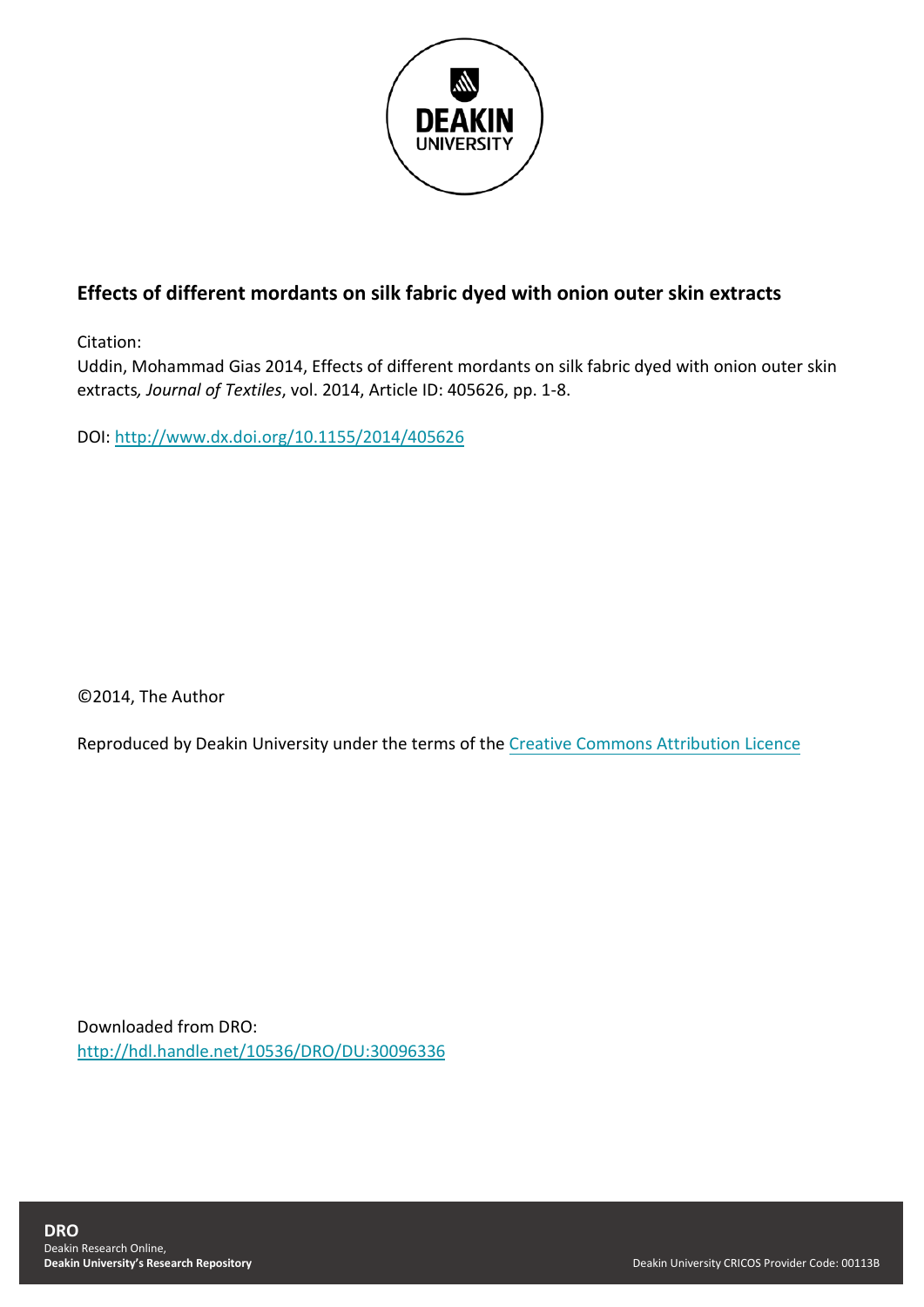

# *Research Article* **Effects of Different Mordants on Silk Fabric Dyed with Onion Outer Skin Extracts**

# **Mohammad Gias Uddin**

*Department of Textile Engineering, Faculty of Engineering, Ahsanullah University of Science and Technology, Dhaka 1208, Bangladesh*

Correspondence should be addressed to Mohammad Gias Uddin; giasdtt@gmail.com

Received 6 September 2014; Accepted 12 November 2014; Published 10 December 2014

Academic Editor: Phillip W. Gibson

Copyright © 2014 Mohammad Gias Uddin. This is an open access article distributed under the Creative Commons Attribution License, which permits unrestricted use, distribution, and reproduction in any medium, provided the original work is properly cited.

At present, a higher demand is put towards the use of natural dyes due to increased awareness of the environmental and health hazards associated with the synthesis and use of synthetic dyes. This research was conducted using onion outer skins as a potential source of natural plant dyes. In this study, extraction of dye was carried out in aqueous boiling method. Premordanting technique was followed using different mordants, namely alum, ferrous sulphate, tin, tannic acid, tartaric acid, and their combinations on silk fabric. Fabric samples dyed without using any mordant were then compared with the dyed samples pretreated with the mordants. The range of colors developed on dyed materials was evaluated by measuring the color values with respect to  $K/S$  values and color coordinates. It was concluded that the color values were found to be influenced by the addition of mordants, and thus different fashion hues were obtained from the same amount of dye extract using different mordants. Ferrous sulphate was found as the most influential mordant.  $\Delta E_{cmc}$  values between unmordanted (Reference dyed) and metallic mordanted fabric samples were found higher than those between unmordanted and nonmetallic mordanted fabric samples. The dyed samples were evaluated for color fastness to washing, light, drycleaning, rubbing, and perspiration. The color fastness properties were found to be satisfactory and improved in many cases. From the fastness results, it was obvious that these dyes can also be applied on silk fabric without using any mordant if required.

# **1. Introduction**

Natural dyes are noncarcinogenic, produce soothing and exclusive color to the textiles, and have better biodegradability and higher compatibility with the environment [1– 6]. Among the natural dyes, plant dyes are potential sources because of their easy availability and abundant nature. Onion outer skins are the most commonly discarded household and commercial food waste which can be used as dyes for coloring natural textile materials. These dyes, which are known as pelargonidin (3,5,7,4-tetrahydroxyanthocyanidin) [7] (see Figure 1), work like acid dyes that can dye the protein fibers at high efficiency [8]. The amount of pelargonidin was found to be 2.25% in certain solvent extraction process using soxhlet apparatus [7]. Due to presence of four hydroxy groups (Auxochrome groups) pelargonidin exhibits good dyeing properties for dyeing of natural fibers [7, 9].

However, with the increased interest in natural plant dyes a greater importance was given to using mordant. Most of the

natural dyes require some sort of mordant to set permanently in any fiber. Metal ions of mordants act as electron acceptors for electron donors to form coordination bonds with the dye molecules, making them insoluble in water [10]. This leads to improve dye uptake and retention, which result in a greater depth of shade and color fastness properties [11]. Common mordants are alum, chrome, stannous chloride, copper sulphate, ferrous sulphate, and so forth [12]. Chrome and copper are considered to be harmful for human skin as objectionable heavy metals beyond a certain limit of their presence [13]. Organic substances that have been used as mordants are mud, blood, and cow dung [14]. Also to reduce the effect of some toxic mordants, natural mordants such as tannins are recommended, as they can provide fabrics with characteristics similar to those provided by synthetic mordants [15].

Again, depending on the metal character of mordant, the complex formation not only strengthens dyestuff fixation on the substrate but also changes the color of dyeing. In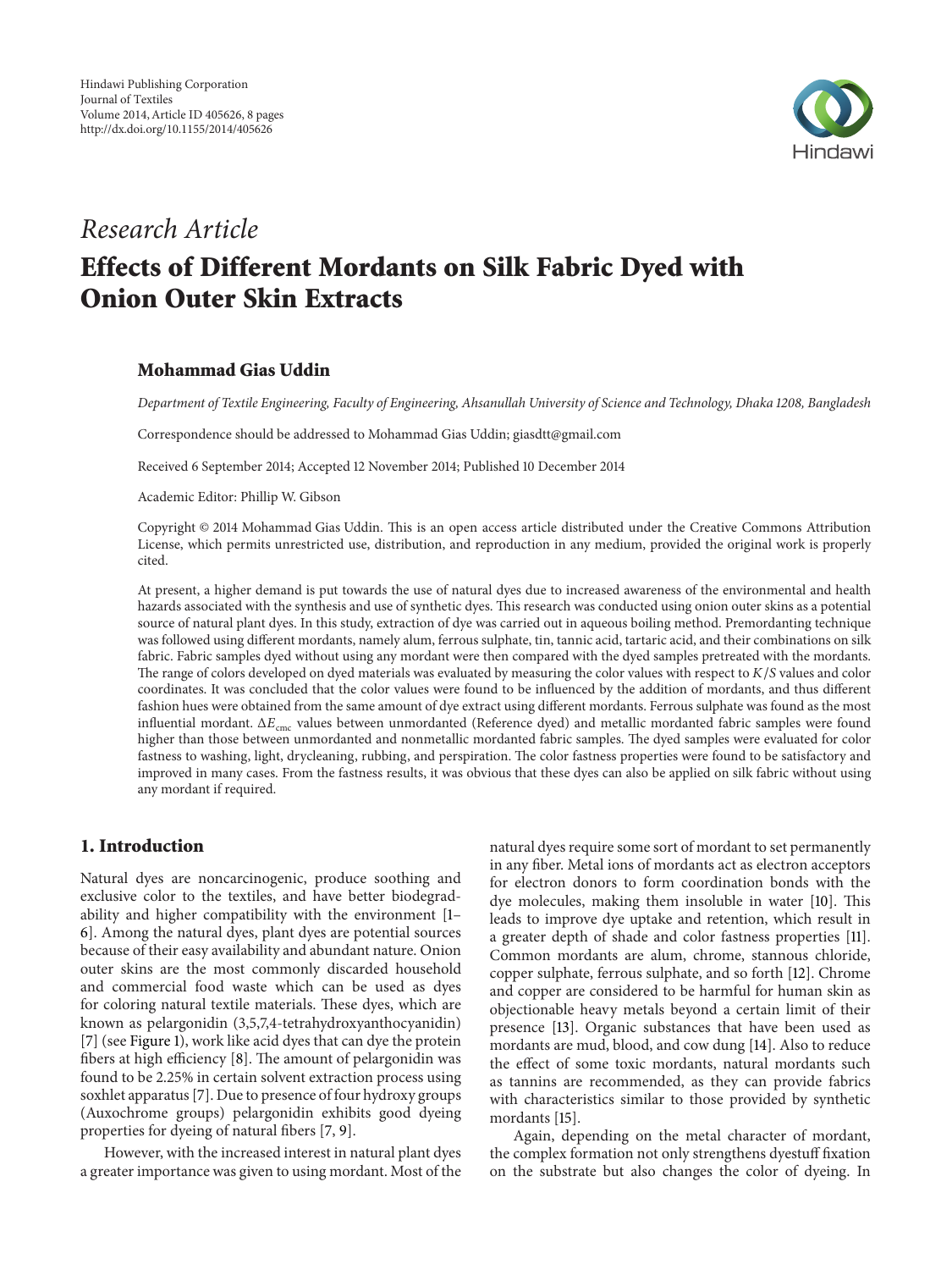

FIGURE 1: Chemical structure of pelargonidin.

some cases the resulting change in shade can be seen as an opportunity to steer color in a wider range. Different types of mordants and their combination on the same natural dye may darken, brighten, or drastically alter the color of the dyemordant solution and influence the shade of the final product [16] which may be a desired effect as well as an unwanted phenomenon [17]. So, final color, its brilliance, and color fastness properties are not only dependent on the dye itself but are also determined by varying concentration and suitable application of mordants.

# **2. Materials and Methods**

*2.1. Materials.* The raw silk fabric (22 denier warp, 22 denier weft, 132 ends/inch, 132 picks/inch, and  $22 \text{ g/m}^2$  fabric area density) purchased from Sopura Silk Ltd., Dhaka, Bangladesh, was used in this study.

#### *2.2. Methods*

*2.2.1. Extraction Process.* The onion skins were dried under direct sunlight and grinded into small units with the help of grinding machine. The wastages are removed using a fine strainer and finally weight was taken. After drying, crushing, and straining, the weight of 1 kg skins was found to be 805 gm. The dried and crushed skins were shown in Figure 2.

The color component was extracted from the skins in aqueous extraction process. It was done by extracting fixed quantity of crushed skins under pH 5 with a material to liquor ratio of 1:10 (weight of crushed skins in g; amount of water in mL) at boil for 60 min. In each process of extraction, the mixture was cooled down and finally the dye extracts were filtered accurately.

*2.2.2. Degumming.* The raw silk fabric was degummed in an aqueous soap solution (15 g/L soap) at pH 9. The material to liquor ratio during the treatment was maintained at 1:50. The temperature was gradually raised to 80<sup>∘</sup> C and run for 60 minutes. The degummed fabric was washed with 2 g/L detergent at 65<sup>∘</sup> C for 10 min.

*2.2.3. Bleaching.* Then, the fabric was treated with 35% hydrogen peroxide (3 mL/L) solution, maintaining a material to liquor ratio of 1 : 50 at pH 9 and temperature 60<sup>∘</sup> C for 60 minutes followed by wash with 2 g/L detergent at 65<sup>∘</sup> C for 10 min.

*2.2.4. Mordanting.* Premordanting was carried out on silk fabric using 5% (on fabric weight) of ferrous sulphate, alum, stannous chloride, tannic acid, and tartaric acid mordants individually and using four different combinations of mordants such as ferrous sulphate-alum (2.5% + 2.5%), ferrous sulphate-alum-tin (2% + 2% + 1%), alum-tin (2.5% + 2.5%), and alum-tin-tannic acid ( $2\% + 2\% + 1\%$ ) at 60°C for 60 minutes keeping material to liquor ratio 1:30. Again, cream of tartar (CT) was used as a mordant assistant with alum and stannous chloride separately.

*2.2.5. Dyeing.* Dyeing was carried out in exhaust method with the dye extracts as per standard dyeing conditions recommended for silk fabric [18] at 80<sup>∘</sup> C for 60 minutes under pH 5, keeping material to liquor ratio 1:50 in a IR sample dyeing machine. Opticid PSD (1.5 g/L) was used as a buffering agent in the extracted dye liquor.

*2.2.6. Color Yield of Dyed Fabrics.* Dyed textile samples were analyzed by measuring the reflectance curve between 350 and 750 nm by the reflectance spectrophotometer with illuminant  $D_{65}$  at 10° observer. The minimum of the curve ( $R_{\text{min}}$ ) was used to determine the ratio of light absorption  $(K)$  and scatter  $(S)$  via the Kubelka-Munk function using [19]

$$
\left(\frac{K}{S}\right)_{\text{Dyed}} = \frac{\left(1 - R_{\text{min}}\right)^2}{2R_{\text{min}}}.
$$
 (1)

*2.2.7. Color Coordinates of Dyed Fabrics.* The color coordinates of the dyed samples were determined by a dual beam reflectance spectrophotometer using color-matching software (Datacolor International, USA) and the three parameters  $L^*, a^*$ , and  $b^*$  were determined in the CIELab system. In addition, chroma  $(C^*)$  and hue  $(h)$  values were determined from the spectrophotometer readings.

2.2.8. Color Difference (Δ $E<sub>cmc</sub>$ ). Mordanted and unmordanted dyed samples were measured in the mentioned spectrophotometer and  $\Delta E_{\rm cmc}$  value was determined to show the color difference between them taking unmordanted dyed sample as standard.

*2.2.9. Color Fastness.* Washing fastness test was carried out in ISO 105 C02 method, light fastness in ISO 105 B02 method, dry cleaning fastness in ISO 105 D01 method, rubbing fastness in ISO 105 X12 method, and perspiration fastness in ISO 105 E04 method.

#### **3. Results and Discussion**

*3.1. Dyed Samples.* The use of mordants produced different shades on silk dyed with onion extracts which were shown in Table 1.

*3.2. Color Measurements of Dyed Fabrics.* The results of color measurements of the dyed silks were shown in Table 2.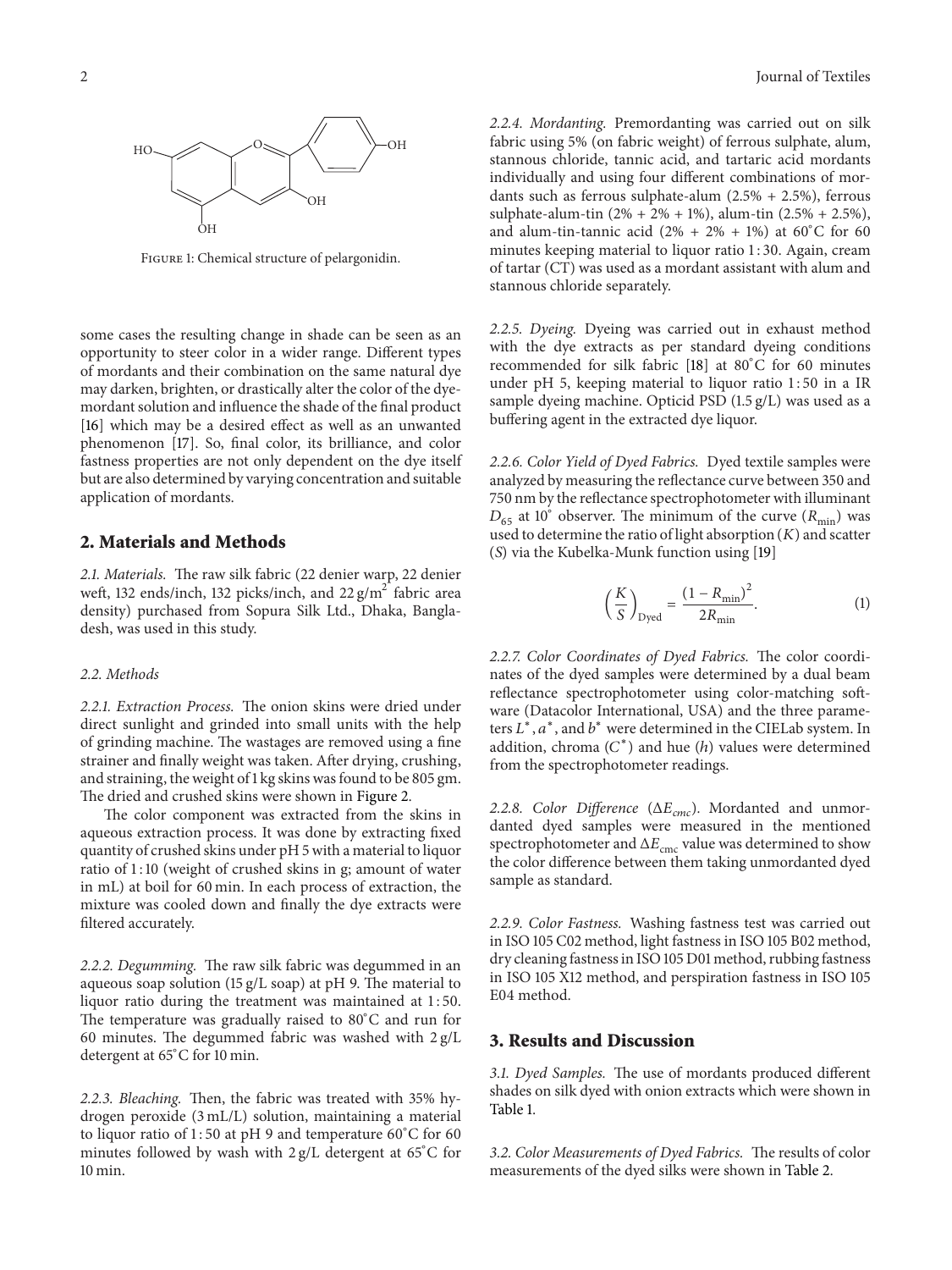#### Journal of Textiles 3



(a) Dried onion skins (b) Crushed onion skins

Figure 2: Dried and crushed onion skins.



#### TABLE 1: Shades of dyed silk.

3.2.1. Color Yield of Dyed Fabrics. K/S value of the unmordanted dyed sample was found to be 11.235. In the mordanting method, mordant resulted in improved color yield of the dyed fabrics, except tin-CT and alum-CT. Ferrous sulphate as a mordant significantly increased the color yield of silk. The  $K/S$  value was found to be 15.284 using ferrous sulphate which showed the relative surface color strength value of 136.04% considering the unmordanted dyed sample as standard. Besides, using ferrous sulphate-alum as a combination, the maximum color strength 146.94%  $(K/S = 16.509)$  and using ferrous sulphate-alum-tin as a combination the color strength 131.93% ( $K/S = 14.822$ ) was found.

Among ferrous sulphate, alum, tin, tannic acid, and tartaric acid mordants, when these were used individually in a single mordanting process on silk, the order of color yield was found to be ferrous sulphate > tartaric acid > tin > tannic acid > alum, that is, color yield gradually decreased when approached from ferrous sulphate to alum. Again, among the four different combinations of mordants, that is, ferrous sulphate-alum, ferrous sulphate-alum-tin, alumtin, and alum-tin-tannic acid, the order in the combination

process was found to be ferrous sulphate-alum > ferrous sulphate-alum-tin > alum-tin > alum-tin-tannic acid.

The increase in  $K/S$  values due to mordanting reveals that dye molecules are capable of forming metal complex with the positively charged metals. In case of silk fibers, dye anions and metal cations have strong attraction towards positively charged amino and negatively charged carboxyl groups, respectively. Hence, they enter the fiber and form ionic bonding between dye and fiber and metal and fiber and finally with dye and metal ions. The dye-metal chellates thus produced also form coordinate bonds with the uncharged amine  $(-NH<sub>2</sub>)$  groups of silk. Again, one molecule of dye can form a bond with one site of fiber molecule. But one molecule of mordant can form bonds with two or more molecules of dyes. As a result, when the mordant molecule binds on to fiber it holds two molecules of dye with it. Therefore, using mordant, the color yield was increased.

It is known that some transition metal ions can bond strongly with natural dye molecules due to their ability to form coordination complexes and thus produce deep color on the fabric. Iron salts such as ferrous sulphate as transition metal mordant form a large number of complexes with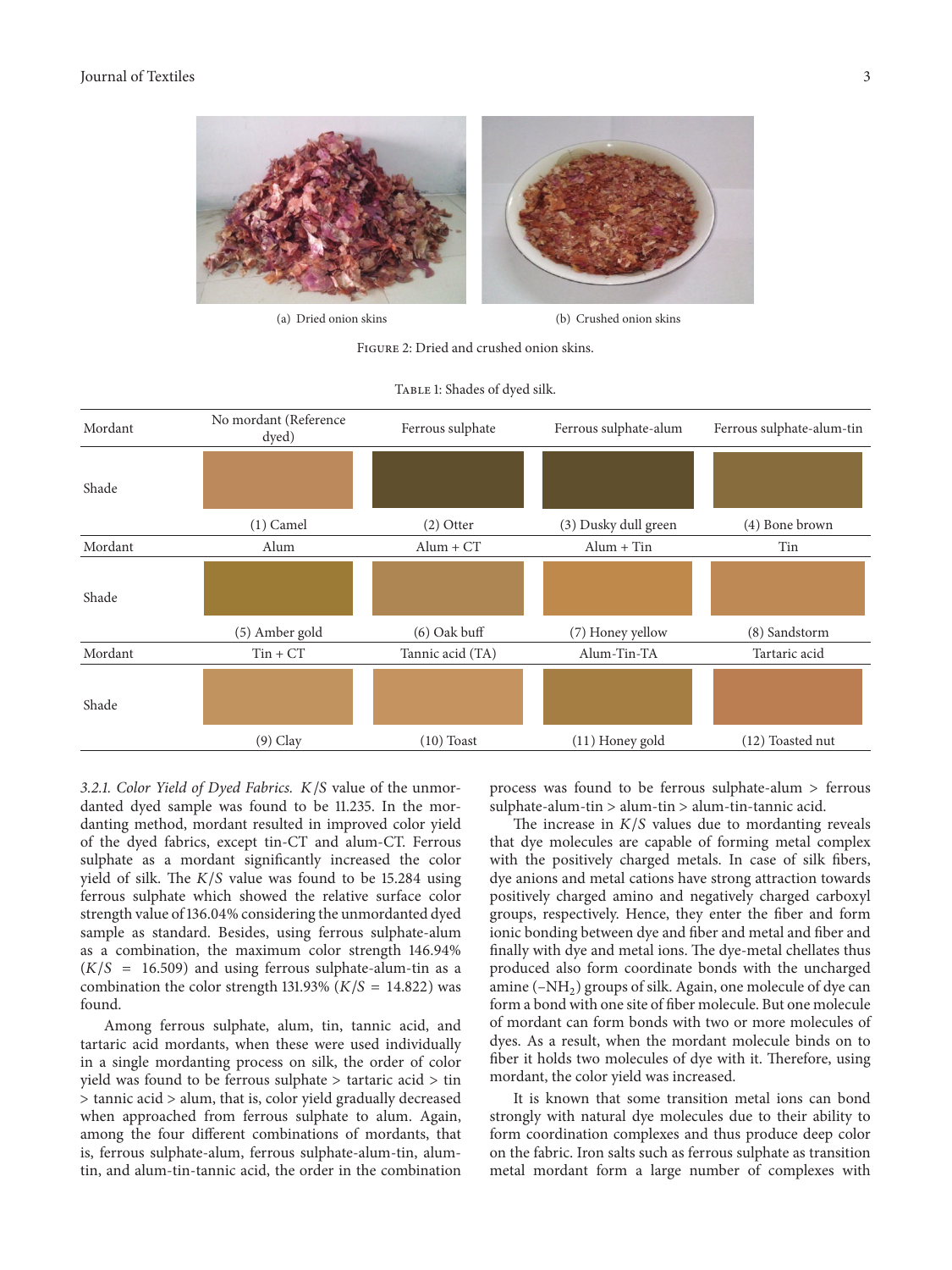| Mordant type                |                                 |                 |       |       |       |       |       |                           |
|-----------------------------|---------------------------------|-----------------|-------|-------|-------|-------|-------|---------------------------|
|                             | $K/S$ at $\lambda_{\text{max}}$ | Color strength% | $L^*$ | $a^*$ | $b^*$ | $C^*$ | $h^0$ | $\Delta E_{\mathrm{CMC}}$ |
| No mordant (Reference dyed) | 11.235                          | 100             | 63.19 | 15.53 | 25.43 | 29.69 | 58.92 |                           |
| Fe                          | 15.284                          | 136.04          | 37.54 | 4.23  | 18.61 | 19.09 | 77.19 | 15.25                     |
| $Fe + Alum$                 | 16.509                          | 146.94          | 39.16 | 4.56  | 21.11 | 21.59 | 77.82 | 15.08                     |
| $Fe + Alum + Tin$           | 14.822                          | 131.93          | 50.76 | 8.45  | 25.41 | 26.78 | 71.60 | 9.60                      |
| Alum                        | 12.980                          | 115.53          | 55.81 | 9.72  | 34.92 | 36.25 | 74.45 | 12.25                     |
| $Alum + CT$                 | 9.3829                          | 83.51           | 60.58 | 10.88 | 26.62 | 28.76 | 67.77 | 5.92                      |
| $Alum + Tin$                | 13.411                          | 119.37          | 63.12 | 15.22 | 33.79 | 37.06 | 65.76 | 6.29                      |
| Tin                         | 14.188                          | 126.28          | 63.24 | 15.62 | 29.38 | 33.27 | 62.00 | 2.82                      |
| $T_{in}$ + $CT$             | 9.0721                          | 80.75           | 65.94 | 13.67 | 26.73 | 30.02 | 62.92 | 2.92                      |
| Tannic acid (TA)            | 13.795                          | 122.79          | 65.93 | 14.22 | 27.04 | 30.56 | 62.26 | 2.56                      |
| $Alum + Tin + TA$           | 11.719                          | 104.31          | 57.88 | 11.85 | 31.28 | 33.45 | 69.26 | 7.86                      |
| Tartaric Acid               | 14.484                          | 128.93          | 60.60 | 18.45 | 28.23 | 33.72 | 56.84 | 2.71                      |

Table 2: Color yield, color coordinates, and color difference of the dyed fabrics.



FIGURE 3: Possible structures of pelargonidin with  $\text{FeSO}_4$  on silk.

the dye molecules, mostly octahedral ones with coordination number 6. As a result, some coordination sites remain unoccupied when they interact with the fiber and at that time functional groups such as amino and carboxylic groups on the silk fiber can occupy these unoccupied sites.Thus, ferrous sulphate salts can form a ternary complex on one site with the fiber and in the other site with the dye. This resulted in higher dye uptake as well as shade change due to mordanting with ferrous sulphate. On the other hand, aluminium and tin salts formed weak coordination complexes with the dye. This tends to form quite strong bonds with the dye molecule but not with the fiber. Thus, they block the dye and reduce its interaction with the fiber. This is the reason behind the lower  $K/S$  values in case of aluminium and tin than those obtained from ferrous sulphate salts [13, 20–23].

The possible structures of complexes with pelargonidin dye molecules and ferrous sulphate or alum in premordanting of silk were shown in Figures 3 and 4, respectively [9].

In contrast, as a mordant assistant cream of tartar (CT) decreased the color yield of dyed fabrics when used with alum or tin.

*3.2.2. Effect of Mordanting on Color Characteristics of Dyed Silk*. The ΔL<sup>\*</sup> values of the dyed silk samples as shown in Figure 5 indicated that ferrous sulphate mordant resulted in the highest increase in color depth  $(\Delta L^*$  values were lower), followed by alum when single mordant was considered. Darkness was increased 40.59% using ferrous sulphate mordant in comparison to the reference dyed sample. This could be attributed to the affinity of mordant with color and fabric.

Among the combined applications of mordants, in all cases, it was observed that the highest darkness achieved by ferrous sulphate was reduced while alum was used with ferrous sulphate and further reduced while tin was used with the combination of ferrous sulphate and alum. In contrast, tin-CT and tannic acid produced lighter shades but when tannic acid was used with alum and tin in combination, the color depth was found to be increased. Besides, cream of tartar (CT) with alum or tin brought changes in the lightness scale of the dyed fabrics. The test results showed that CT increased  $L^*$  value when used along with alum or tin than their individual use.

From the  $\Delta a^*$  values of dyed samples as shown in Figure 6, it was clear that the addition of ferrous sulphate mordant increased the greenness quality 72.76% of the reference samples. On the contrary, tartaric acid improved 18.80% in redness value from the corresponding reference sample.

The  $\Delta b^*$  values of the samples as shown in Figure 7 indicated that ferrous sulphate and ferrous-alum mordanted samples were bluer than the reference sample. In other cases, yellowness of dyed fabrics was increased. Significant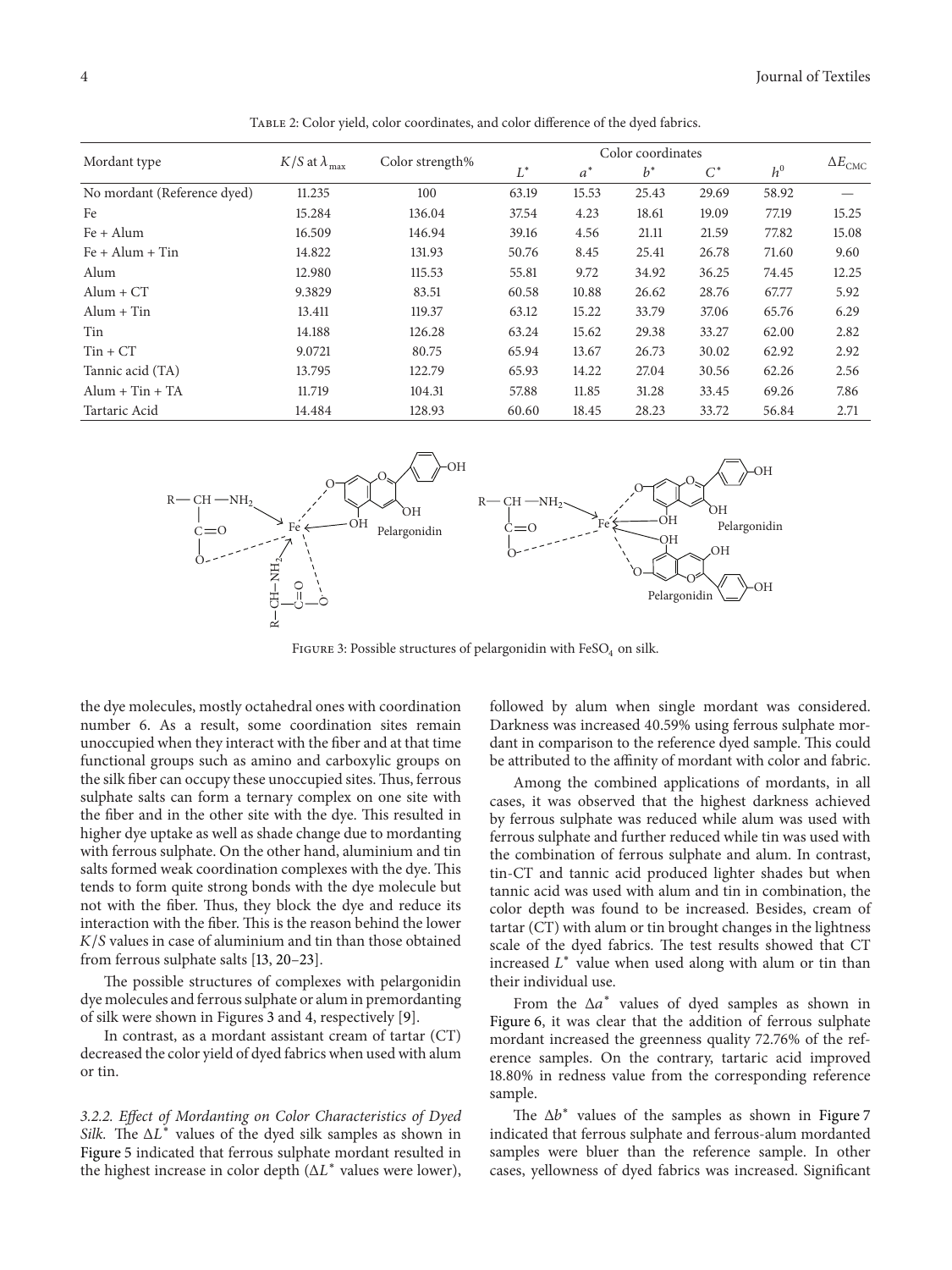

Figure 4: Possible structures of pelargonidin with alum on silk.



FIGURE 6:  $\Delta a^*$  values of dyed silk.

yellowness was increased in case of alum, alum-tin, and alumtin-tannic acid combinations which were 37.32%, 32.87%, and 23%, respectively, over the reference dyed sample.

The color saturation values  $(C^*)$  were found least in ferrous sulphate mordanted samples (19.09) whereas the values were found maximum in case of alum-tin (37.065) and alum (36.25) mordanted samples. In addition, the hue angles lie within 56.84<sup>∘</sup> to 77.82<sup>∘</sup> , so all of the dyed samples were closer to yellowish shade than the reddish.



FIGURE 7:  $\Delta b^*$  values of dyed silk.

*3.2.3. Color Difference* ( $\Delta E$ <sub>*CMC</sub>*). The most striking results</sub> were found in case of ferrous sulphate mordanted samples. Higher color difference was noticeable between reference and ferrous sulphate mordanted samples and the color difference reduced from ferrous sulphate to alum and then alum to tin in case of metallic mordants as shown in Table 2. Again, the  $\Delta E_{CMC}$  value between reference and nonmetallic mordanted fabric sample was found lower than that between reference and metallic mordanted fabric sample.

#### *3.3. Fastness Results*

*3.3.1. Washing Fastness.* The results of washing, light, and rubbing fastness of the dyed fabrics were shown in Table 3.

The unmordanted dyed silk showed rating 4. Using mordants and combinations, the color change ratings were found within 3/4 to 5, where rating 5 (Excellent) was found using tin, tin-CT, tannic acid, and tartaric acid mordants. The ratings were found 4 in case of using alum, alum-CT, and alum-tintannic acid. So it can be said that overall ratings of color change were good. As wash fastness of dye is influenced by the rate of diffusion of dye molecules and state of dyes inside the fiber, it can be explained that they have a tendency to aggregate inside the fiber. Thus, their molecular size is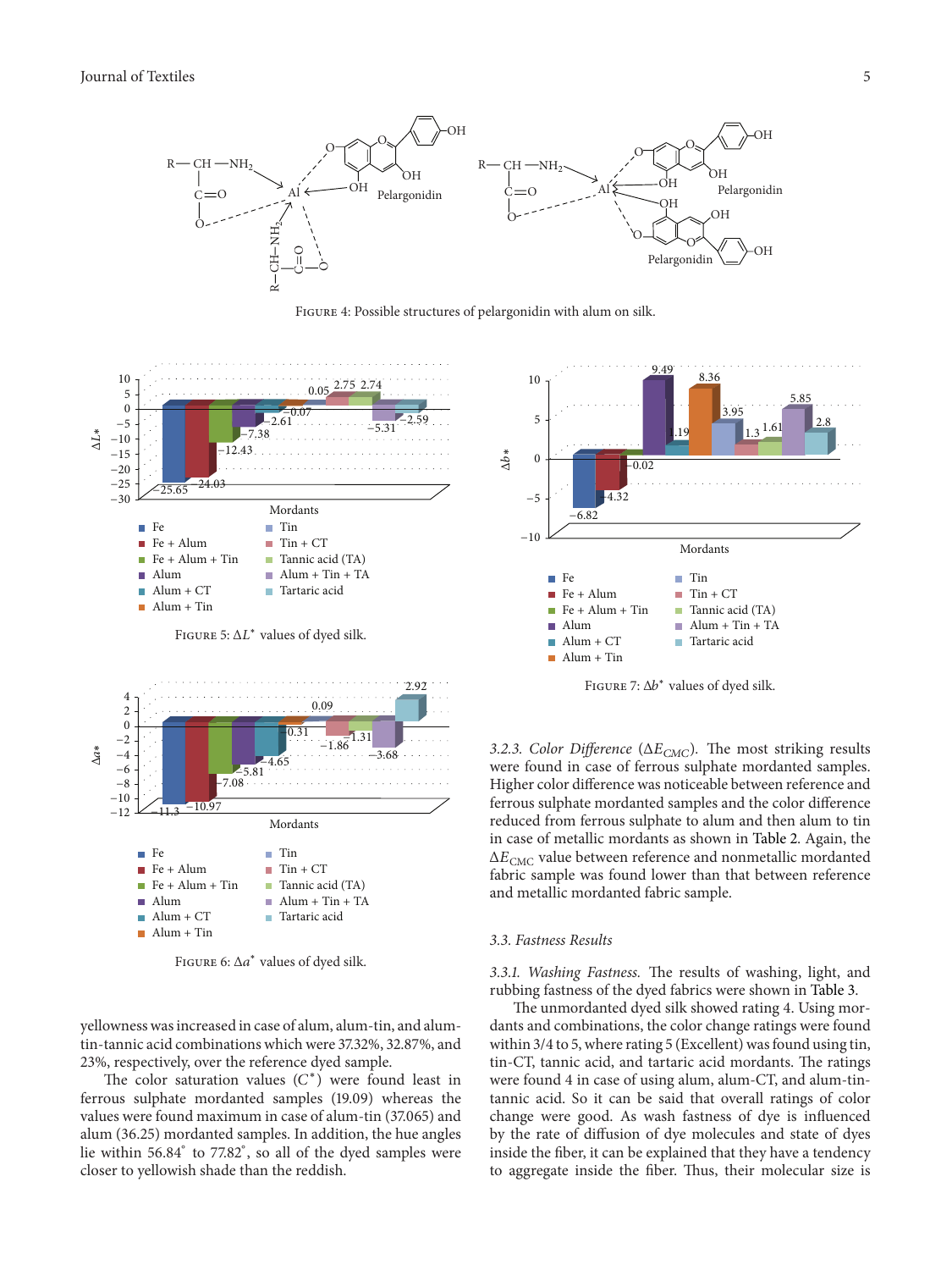|                             |        |            | Light           | Dry<br>cleaning |           |         |                |                |     |           |
|-----------------------------|--------|------------|-----------------|-----------------|-----------|---------|----------------|----------------|-----|-----------|
| Mordant type                | $CC^*$ |            | fastness        |                 |           |         |                |                |     |           |
|                             |        | Di-acetate | Bleached cotton | Polyamide       | Polyester | Acrylic | Wool           | (CC)           | CC  | <b>CS</b> |
| No mordant (Reference dyed) | 4      | 5          | 5               | 5               | 5         | 5       | 5              | $\overline{4}$ | 4/5 | 5         |
| Fe                          | 3/4    | 5          | 5               |                 | 5         | 5       | 4              | 6              | 5   | 5         |
| $Fe + Alum$                 | 3      | 5          | 5.              | 5               | 5         | 5       | 4              | 6              | 4   | 5         |
| $Fe + Alum + Tin$           | 3/4    | 5          | 5               | C.              | 5         | 5       | 4              | 7              | 4/5 | 5         |
| Alum                        | 4      | 5          | 5               | 5               | 5         | 5       | 5              | 4              | 4   | 5         |
| $Alum + CT$                 | 4      | 5          | 5               | 5               | 5         | 5       | 5              | $\overline{4}$ | 4/5 | 5         |
| $Alum + Tin$                | 3      | 5          |                 |                 | 5         | 5       | $\overline{4}$ | 3              | 4.5 | 5         |
| Tin                         | 5      | 5          | 5               |                 | 5         | 5       | 5              | 3              | 5   | 5         |
| $T$ in + $CT$               | 5      | 5          | 5               | C.              | 5         | 5       | 5              | 3              | 4/5 | 5         |
| Tannic acid (TA)            | 5      | 5          | 5               |                 | 5         | 5       | 5              | 3              | 4/5 | 5         |
| $Alum + Tin + TA$           |        |            |                 |                 |           | 5       |                | $\overline{4}$ | 4/5 | 5         |
| Tartaric acid               | 5.     | 5          | 5               | C.              | 5         | 5       | 5              | 3              | 4/5 | 5         |

TABLE 3: Washing, light, and dry cleaning fastness of dyed fabrics.

CC∗: color change; CS∗: color staining.

increased which exhibits good wash fastness. In addition, in case of mordanted samples, complexing with mordant has the effect of insolubilizing the dye, making it color fast.

Moreover, this can be explained that the good fastness to washing for the sample dyed without mordant was due to the affinity of coloring component through H-bonding and van der Waals forces.

On the other hand, the color staining ratings were found from 4 to 5 for all the dyed fabrics, except when ferrous sulphate and its combinations were used as mordants. There were very slight staining observed on the adjacent wool fiber of the multifiber fabrics in case of ferrous sulphate and its combination as well as alum-tin samples where ratings were found 4 and almost no staining on the other fibers of the multifiber fabric.

*3.3.2. Light Fastness.* As shown in Table 3, the unmordanted dyed fabric showed rating 4 and this was improved to 6 using ferrous sulphate mordant. The rating was further improved to 7 using ferrous sulphate-alum-tin combination. In other cases, in comparison to unmordanted sample, rating was either unchanged or decreased by 1 grade.

As ferrous sulphate has more affinity towards dye and fiber compared to tin or alum, it can be said that ferrous sulphate can bind with more dye molecules than tin or alum. The fabrics mordanted with ferrous sulphate, alum, or tin may have the same number of dye molecules destroyed during exposure to light. But as the fabrics mordanted with ferrous sulphate had deeper shades due to bonding with more number of dye molecules, it seemed to fade less compared to the fabric mordanted with tin or alum.

It has been clearly shown that ferrous sulphate mordanted samples dyed with the extracts showed excellent light fastness. This happened due to the formation of a complex with transition metal which protected the chromophore from photolytic degradation. The photons which were sorbed by the chromophoric group dissipated their energy by resonating within the six member ring formed, thus protecting the dye.

*3.3.3. Dry Cleaning Fastness.* The dry cleaning fastness ratings as shown in Table 3 for both color change and color staining to the perchloroethylene solution were found within 4 to 5. Only in case of color change rating of alum and ferrous sulphate-alum, the rating was 4 and in all other cases it was within 4/5 to 5. In most cases, it can be stated that the pelargonidin dyes were almost completely resistant to perchloroethylene solution.

*3.3.4. Rubbing Fastness.* From the comparison carried out between the staining ratings of dry and wet rubbing fastness as shown in Figure 8, it was noticed that dry rubbing fastness was found slightly better than wet rubbing fastness.

All the staining ratings of dry rubbing fastness were ranged within 4 to 5. Besides the overall better dry rubbing fastness, the wet rubbing fastness of the ferrous sulphatealum-tin and alum-tin-tannic acid combinations was 3 and in other cases it was ranged within 3/4 and 5.

*3.3.5. Perspiration Fastness.* The results of color fastness to perspiration test are shown in Table 4. In most of the cases, the color change ratings found for acid perspiration were higher than the corresponding ratings for alkaline perspiration. But the reverse trend was found in case of alum-CT and tin-CT mordanted samples. Equal ratings for color change of both acid and alkaline perspiration tests were achieved in case of ferrous sulphate-alum-tin, alum-tin-tannic acid, and tartaric acid mordanted samples.

Among the staining results, significant to moderate staining (rating 2/3) was noticeable only in three cases on wool fiber of the multifiber fabrics under acidic perspiration (i.e., ferrous sulphate, ferrous sulphate-alum-tin, and alum-tin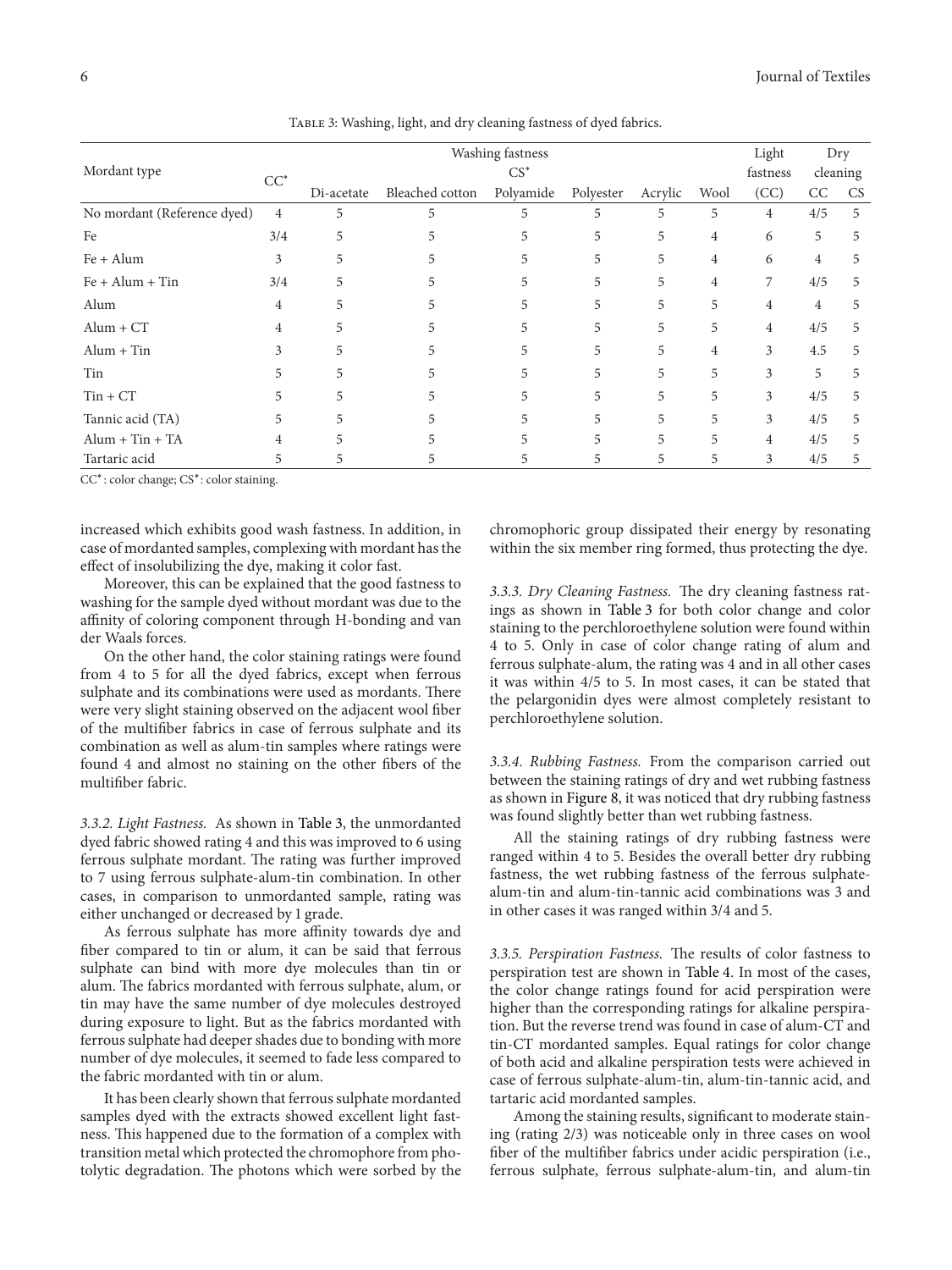|                             | Color  |                |                |                | Color staining to adjacent multifiber fabric |                |                |                |           |     |         |                |      |                |
|-----------------------------|--------|----------------|----------------|----------------|----------------------------------------------|----------------|----------------|----------------|-----------|-----|---------|----------------|------|----------------|
| Mordant type                | change |                | Di-acetate     |                | Bleached cotton                              |                | Polyamide      |                | Polyester |     | Acrylic |                | Wool |                |
|                             | $Ac^*$ | $Ak^*$         | Ac             | Ak             | Ac                                           | Ak             | Ac             | Ak             | Ac        | Ak  | Ac      | Ak             | Ac   | Ak             |
| No mordant (Reference dyed) | 4/5    | 4              | 3              | 3/4            | $\overline{4}$                               | 4              | 4              | 4/5            | 3         | 4   | 3       | 3/4            | 4    | $\overline{4}$ |
| Fe                          | 3/4    | 3              | 3/4            | 4/5            | 2/3                                          | $\overline{4}$ | 3              | 4/5            | 3         | 4   | 3       | $\overline{4}$ | 2/3  | 4              |
| $Fe + Alum$                 | 4      | 3/4            | $\overline{4}$ | 4/5            | 3                                            | 3              | 3/4            | 3/4            | 3/4       | 3/4 | 3/4     | 3/4            | 3/4  | 3              |
| $Fe + Alum + Tin$           | 3/4    | 3/4            | 4              | 4/5            | 2/3                                          | 3/4            | 3              | $\overline{4}$ | 3         | 4   | 3       | $\overline{4}$ | 2/3  | 3/4            |
| Alum                        | 4      | 3/4            | 4              | $\overline{4}$ | 4/5                                          | 4/5            | 4/5            | 4/5            | 4/5       | 4/5 | 4       | $\overline{4}$ | 4/5  | 4/5            |
| $Alum + CT$                 | 3/4    | 4/5            | 4/5            | 4              | 4/5                                          | 4/5            | 4/5            | 4/5            | 4/5       | 4/5 | 4       | $\overline{4}$ | 4/5  | 4/5            |
| $Alum + Tin$                | 4      | 3/4            | 3/4            | 4/5            | 3                                            | 3              | 3              | 3/4            | 3         | 3/4 | 3       | 3/4            | 2/3  | 3              |
| Tin                         | 3/4    | 3              | 4              | 3/4            | 4/5                                          | $\overline{4}$ | 4/5            | $\overline{4}$ | 4/5       | 3/4 | 4       | 3              | 4/5  | 4/5            |
| $T$ in + $CT$               | 4      | 4/5            | 3/4            | 3/4            | 4/5                                          | 4/5            | 3/4            | 4/5            | 3/4       | 4/5 | 4/5     | 3              | 4/5  | 4              |
| Tannic acid (TA)            | 4/5    | 3/4            | 4/5            | 2/3            | 4/5                                          | 3/4            | 4/5            | $\overline{4}$ | 4         | 3   | 4       | 2/3            | 4/5  | 3/4            |
| $Alum + Tin + TA$           | 4/5    | 4/5            | 4              | 4/5            | 4/5                                          | 5              | 4/5            | 4/5            | 4/5       | 4/5 | 4       | 3/4            | 4/5  | 4/5            |
| Tartaric acid               | 4      | $\overline{4}$ | 3/4            | 3/4            | $\overline{4}$                               | $\overline{4}$ | $\overline{4}$ | 4/5            | 3/4       | 3   | 3       | 3              | 4/5  | 4              |

Table 4: Perspiration fastness of dyed fabrics.

Ac∗: ratings when treated under acidic perspiration solution, while Ak∗: under alkaline perspiration solution.



Figure 8: Rubbing fastness results of dyed fabrics.

mordanted samples), in one case on the acrylic fiber under alkaline condition (i.e., tannic acid mordanted sample), one case of on di-acetate fiber under alkali perspiration (tannic acid mordanted sample), and two cases on bleached cotton under acidic perspiration (ferrous sulphate and ferrousalum-tin mordanted sample). These are the cases that affected the ratings most. All other staining results were found to be satisfactory.

Test data of perspiration indicated that there were changes noticeable in the dyed samples after treating under the perspiration solutions, and this may be due to several factors, such as the ionization of some of the dyes during alkaline perspiration testing or some dyes may detach from the substrate from the dye-fiber bond (between the skin dye and the silk fiber) during acidic perspiration treatments.

## **4. Conclusions**

This study demonstrated that onion outer skins can be used as a potential source of dyes for dyeing of silk fabric. This gave the chance to produce different fashion hues on silk fabric from the same dye extract of onion skins using metallic and nonmetallic mordants and their combinations. It was concluded that the color values with respect to  $K/S$  and  $L^*$ ,  $a^*$ ,  $b^*$  values were found to be influenced by the addition of mordants. Ferrous sulphate was found as the most influential mordant with respect to color values. Mordants improved  $K/S$  values of the dyed fabrics except a few cases when compared to unmordanted dyed fabrics. Using ferrous sulphate, alum, tin, tannic acid, and tartaric acid as a single mordant on silk, the order of color yield found was ferrous sulphate > tartaric acid  $> \text{tin} > \text{tannic acid} > \text{alum}$ . Again, among the combinations ferrous sulphate-alum, ferrous sulphate-alumtin, alum-tin, and alum-tin-tannic acid, the order found was ferrous sulphate-alum > ferrous sulphate-alum-tin > alumtin > alum-tin-tannic acid. Fastness properties were found satisfactory and improved in many cases. Light fastness rating was improved from 4 to 7 using ferrous sulphate-alumtin combination. Furthermore, there is a tremendous scope to use the extracted dyes on silk fabric without using any mordant. The plant dyes extracted from onion skins can be considered as a copartner with synthetic dyes for dyeing of silk fabric.The areas where synthetic dyes, fixatives, and other additives are imported and are, therefore, relatively expensive; the plant dyes especially from this type of waste materials can offer an attractive alternative.

#### **Conflict of Interests**

The author of the paper has declared that he has no conflict of interests.

# **Acknowledgment**

The author would like to express his gratitude to Professor Dr. Md. Zulhash Uddin (Dean, Faculty of Textile Chemical Processing Engineering and Applied Science, Bangladesh